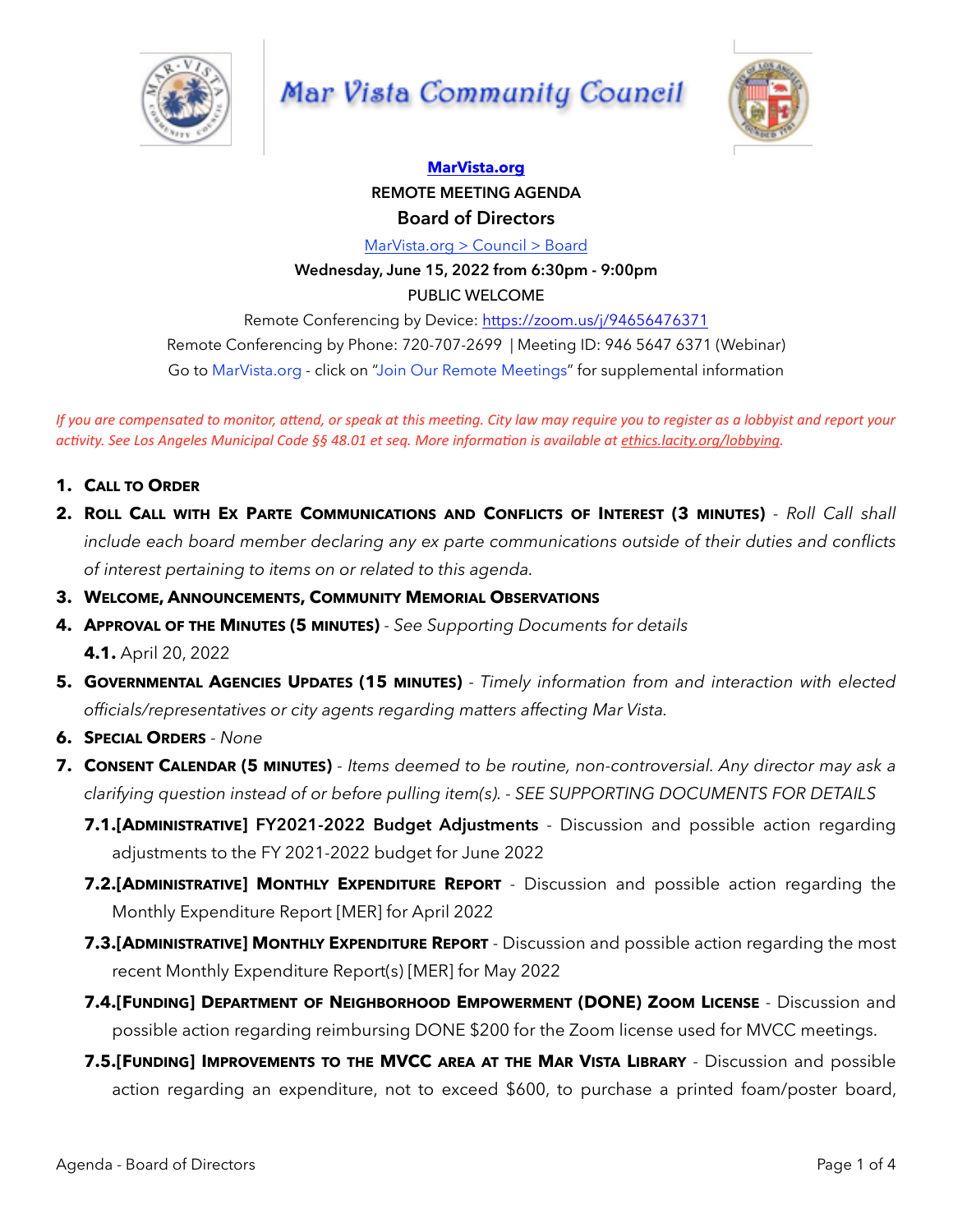literature stand, and other items needed to improve the look and usefulness of the MVCC area at the Mar Vista Library which encourages stakeholder participation.

**7.6.[ADMINISTRATIVE] POSTER DESIGN FOR THE MVCC AREA AT THE MAR VISTA LIBRARY** - Discussion and possible action regarding a design for a printed foam/poster board to place at the Mar Vista Library's MVCC area which encourages stakeholder participation.

### **8. EXCLUDED CONSENT CALENDAR ITEMS**

- **9. STANDARD ORDER OF BUSINESS (90 MINUTES)** *Discussion must be confined to the merits of the motion, focus on issues, not personalities, avoid questioning motives, and remember our job is to represent Mar Vista, not our personal or political agenda - READ SUPPORTING DOCUMENTS AND COME PREPARED.* 
	- **9.1.[ADMINISTRATIVE][EXFIN] FY 2022-2023 ADMINISTRATIVE PACKET** Discussion and possible action regarding the Administrative Packet working copy for FY2022-2023.
	- **9.2.[ADMINISTRATIVE][WHEELER] FY 2021-2022 BOARD SELF-ASSESSMENT REPORT** Discussion and possible action regarding the annual report to Stakeholders of "Self-Assessment" according to *MVCC Bylaws, Article XIV Compliance, Section 3: Self-Assessment*.
	- **9.3.[POLICY][T&I][PLUM] Support Letter for Los Angeles Municipal Code [\(LAMC\) SECTION 62.174](https://codelibrary.amlegal.com/codes/los_angeles/latest/lamc/0-0-0-158872)** Discussion and possible action regarding a letter to Council District 11 to amend and enforce [LAMC](https://codelibrary.amlegal.com/codes/los_angeles/latest/lamc/0-0-0-158872) [62.174](https://codelibrary.amlegal.com/codes/los_angeles/latest/lamc/0-0-0-158872) (Injury to Trees), specifically location 12520 Venice Blvd.
	- **9.4.[POLICY][PLUM] Community Impact Statement (CIS) in Support for Council File [\(CF\) 21-1431](https://cityclerk.lacity.org/lacityclerkconnect/index.cfm?fa=ccfi.viewrecord&cfnumber=21-1431)** Discussion and possible action in support of [CF 21-1431](https://cityclerk.lacity.org/lacityclerkconnect/index.cfm?fa=ccfi.viewrecord&cfnumber=21-1431) to remove any gap in unit replacement obligations and occupant protections pursuant to [SB 330](https://leginfo.legislature.ca.gov/faces/billTextClient.xhtml?bill_id=201920200SB330&search_keywords=housing) and [SB8.](https://leginfo.legislature.ca.gov/faces/billNavClient.xhtml?bill_id=202120220SB8)
	- **9.5.[POLICY][PHS & HOMELESS] Community Impact Statement (CIS) and Letter for Council File [\(CF\)](https://cityclerk.lacity.org/lacityclerkconnect/index.cfm?fa=ccfi.viewrecord&cfnumber=22-0158) [22-0158](https://cityclerk.lacity.org/lacityclerkconnect/index.cfm?fa=ccfi.viewrecord&cfnumber=22-0158)** - Discussion and possible action in support of a CIS and letter to the City Council, Los Angeles City Planning, and City Attorney to address Community concerns regarding any amendments to certain LAMC Sections as moved in [CF 22-0158](https://cityclerk.lacity.org/lacityclerkconnect/index.cfm?fa=ccfi.viewrecord&cfnumber=22-0158) (Shelters for Homeless).

### **10.REPORTS (20 MINUTES)**

### **10.1. Officer Reports**

- Chair: Kathryn Wheeler
- Vice-Chair: Andrew Marton
- 2nd Vice-Chair: Jordan Paul
- Secretary: Charlene Samiley
- Treasurer: Drew Ruesch

#### **10.2. Zone Director Reports**

- Zone 1: Tyler Laferriere
- Zone 2: Martin Rubin
- Zone 3: Andrew Marton
- Zone 4: Jennifer Rafeedie
- Zone 5: Drew Ruesch
- Zone 6: Holly Tilson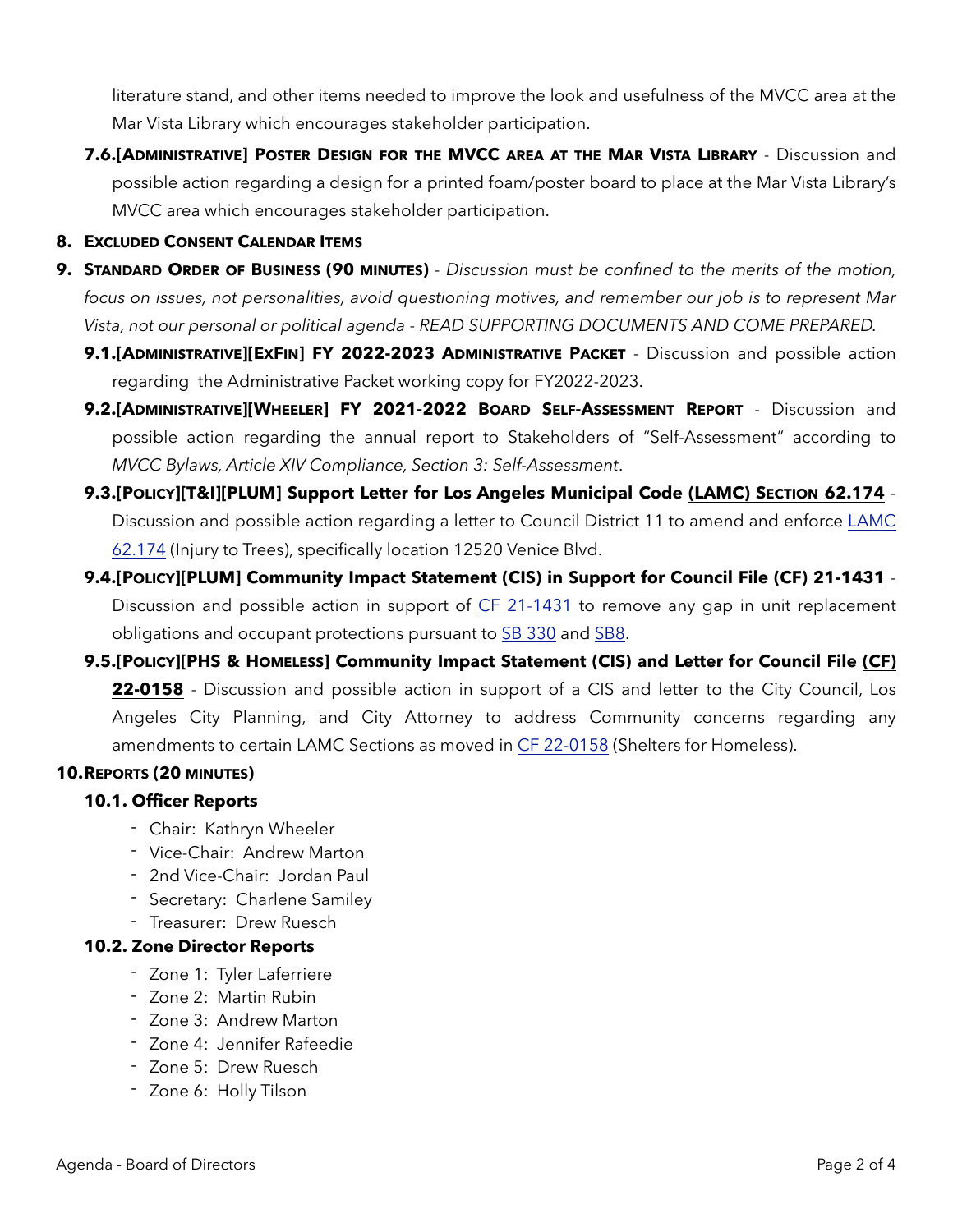- Zone 7: Faith Myhra

#### **10.3. Committee Reports**

- Elections & Bylaws: Martin Rubin, Chair
- Outreach: Carolyn Honda, Chair
- PHS & Homeless: Andrew Marton, Chair
- Planning & Land Use Management (PLUM): Drew Ruesch, Chair
- Transportation & Infrastructure (T&I): Jordan Paul, Chair
- Ad-Hoc Committees:
	- Educational Election Event

**11.PUBLIC COMMENTS FOR ITEMS NOT ON THIS AGENDA (10 MINUTES)** *- 1 minute per speaker, if time permits. The MVCC is built on Stakeholder participation and input; especially through our committees (see [MarVista.org](http://MarVista.org) > Council > Committees). The Brown Act provides for a "part of the meeting where the public can comment on any item of interest that is within the subject matter jurisdiction of the local agency." The MVCC is an advisory board to the Los Angeles City Council and, as such, its jurisdiction is restricted within Los Angeles and most importantly, the Mar Vista Community. Therefore, please keep public comments within the MVCC jurisdiction and on matters that the MVCC may act upon in future meetings. Thank you for your involvement with the MVCC. Please feel free to contact us [\(info@MarVista.org\)](mailto:info@MarVista.org) if we may be of service.*

#### **12.ADJOURNMENT**

PUBLIC INPUT AT NEIGHBORHOOD COUNCIL MEETINGS - In conformity with the governor's Executive Order N-29-20 (March 17, 2020) and due to concerns over COVID-19, the Mar Vista Community Council meetings are held virtually. All information to join virtually is located at the top of the agenda. If joining by phone, use Star (\*) 9 to raise your hand when the request for Public Comments is made. Comments from the public on agenda items will be heard only when the respective item is being considered. Comments from the public on other matters not appearing on the agenda that are within the Board's jurisdiction will be heard during the Public Comments for Items NOT on This Agenda period. Please note that under the Brown Act, the Board is prevented from acting on a matter that you bring to its attention during this period; however, the issue raised by a member of the public may become the subject of a future Board meeting. Public comment is limited to 3 minutes per speaker, unless adjusted by the presiding officer of the Board. Use the Zoom Link and phone numbers listed at the top of this agenda.

**NOTICE TO PAID REPRESENTATIVE** - If you are compensated to monitor, attend, or speak at this meeting City law may require you to register as a lobbyist and report your activity. See Los Angeles Municipal Code. 48.01 et seq. More information is available at [ethics.lacity.org/lobbying](http://ethics.lacity.org/lobbying). For assistance, please contact the Ethics Commission at (213) 978-1960 or [ethics.commission@lacity.org](mailto:ethics.commission@lacity.org).

PUBLIC POSTING OF AGENDAS - Agendas are posted for public review at Mar Vista Recreation Center, 11430 Woodbine Street, Mar Vista, CA 90066 or [MarVista.org](http://MarVista.org).

**SUBSCRIBE** to our agendas via email through the Los Angeles City's Early Notification System at [https://www.lacity.org/government/subscribe-agendasnotifications/](https://www.lacity.org/government/subscribe-agendasnotifications/neighborhood-councils) [neighborhood-councils.](https://www.lacity.org/government/subscribe-agendasnotifications/neighborhood-councils)

**THE AMERICAN WITH DISABILITIES ACT**- As a covered entity under Title II of the Americans with Disabilities Act, the City of Los Angeles does not discriminate on the basis of disability and, upon request, will provide reasonable accommodation to ensure equal access to its programs, services and activities. Sign language interpreters, assistive listening devices and other auxiliary aids and/or services, may be provided upon request. To ensure availability of services, please make your request at least 3 business days (72 hours) prior to the meeting you wish to attend by contacting the Department of Neighborhood empowerment by email: [NCSupport@lacity.org](mailto:NCSupport@lacity.org) or phone: (213) 978-1551.

PUBLIC ACCESS OF RECORDS - In compliance with Government Code section 54957.5, non-exempt writings that are distributed to a majority or all of the board in advance of a meeting may be viewed at our website, [MarVista.org](http://MarVista.org), or at the scheduled meeting. In addition, if you would like a copy of any record related to an item on the agenda, they may be downloaded from our website; visit [MarVista.org > Council > Board](http://MarVista.org).

**RECONSIDERATION AND GRIEVANCE PROCESS** - For information on MVCC's process for board action reconsideration, stakeholder grievance policy, or any other procedural matters related to this Council, please consult the MVCC Bylaws. The Bylaws are available at our Board meetings and our website, [MarVista.org](http://MarVista.org).

**SERVICIOS DETRADUCCION** - Si requiere servicios de traducción, favor de avisar al Concejo Vecinal 3 días de trabajo (72 horas) antes del evento. Por favor contacte a [chair@marvista.org](mailto:chair@marvista.org) para avisar al Concejo Vecinal.

AB 361 UPDATES - Public comment cannot be required to be submitted in advance of the meeting, only real-time public comment is required. If there are any broadcasting interruptions that prevent the public from observing or hearing the meeting, the meeting must be recessed or adjourned. If members of the public are unable to provide public comment or be heard due to issues within the Neighborhood Council's control, the meeting must be recessed or adjourned.